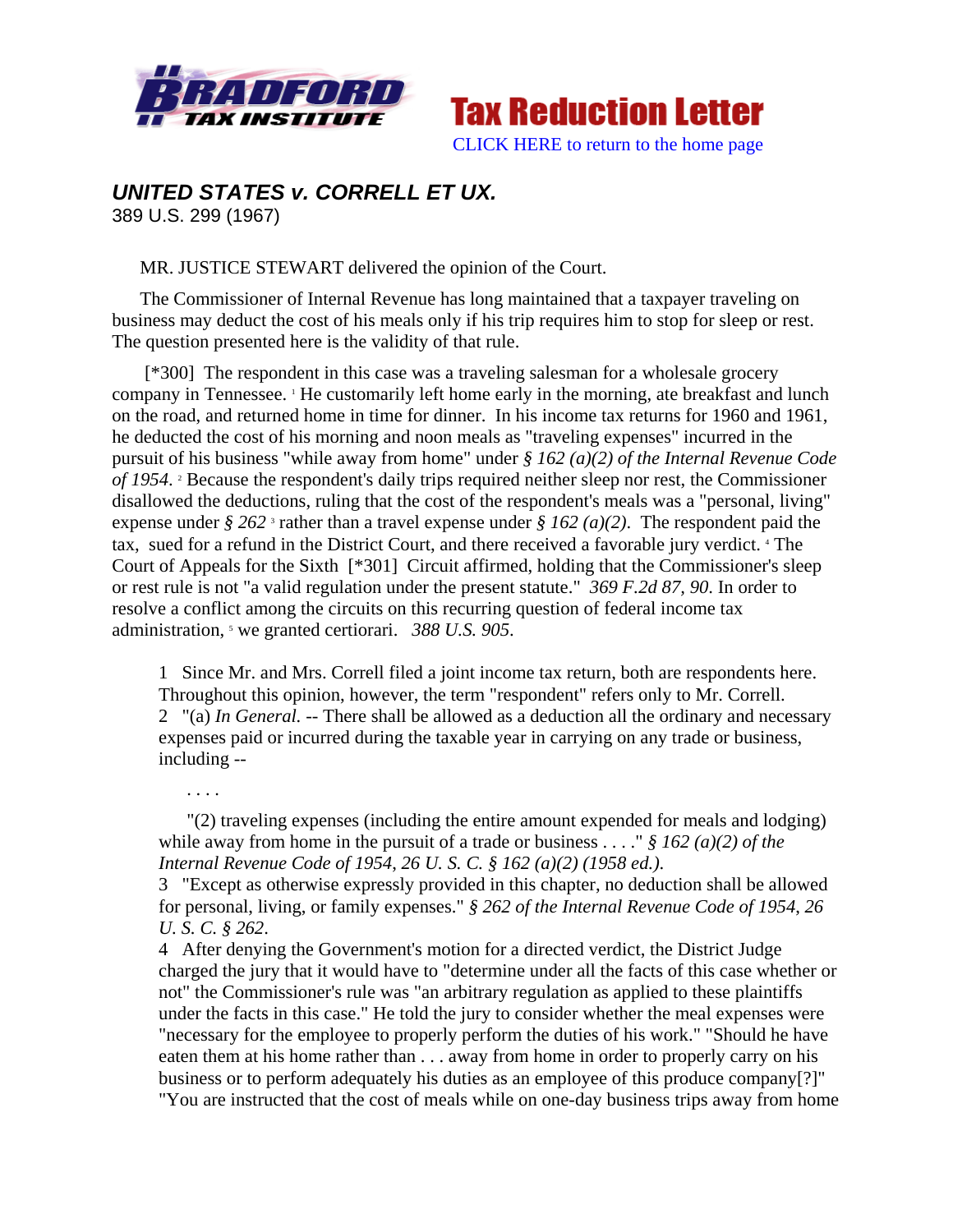need not be incurred while on an overnight trip to be deductible, so long as the expense of such meals . . . proximately results from the carrying on the particular business involved and has some reasonable relation to that business." Under these instructions, the jury found for the respondent. The District Court denied the Government's motion for judgment notwithstanding the verdict.

5 The decision below conflicts with that of the First Circuit in *Commissioner v. Bagley, 374 F.2d 204*, but is in accord with that of the Eighth Circuit in *Hanson v. Commissioner, 298 F.2d 391*, reaffirmed in *United States v. Morelan, 356 F.2d 199, 208-210*.

Under *§ 162 (a)(2)*, taxpayers "traveling . . . away from home in the pursuit of a trade or business" may deduct the total amount "expended for meals and lodging." <sup>6</sup> As a result, even the taxpayer who incurs substantial [\*302] hotel and restaurant expenses because of the special demands of business travel receives something of a windfall, for at least part of what he spends on meals represents a personal living expense that other taxpayers must bear without receiving any deduction at all. <sup>7</sup> Not surprisingly, therefore, Congress did not extend the special benefits of *§ 162 (a)(2)* to every conceivable situation involving business travel. It made the total cost of meals and lodging deductible only if incurred in the course of travel that takes the taxpayer "away from home." The problem before us involves the meaning of that limiting phrase.

6 Prior to the enactment in 1921 of what is now *§ 162 (a)(2)*, the Commissioner had promulgated a regulation allowing a deduction for the cost of meals and lodging away from home, but only to the extent that this cost exceeded "any expenditures ordinarily required for such purposes when at home." Treas. Reg. 45 (1920 ed.), Art. 292, 4 Cum. Bull. 209 (1921). Despite its logical appeal, the regulation proved so difficult to administer that the Treasury Department asked Congress to grant a deduction for the "entire amount" of such meal and lodging expenditures. See Statement of Dr. T. S. Adams, Tax Adviser, Treasury Department, in Hearings on H. R. 8245 before the Senate Committee on Finance, 67th Cong., 1st Sess., at 50, 234-235 (1921). Accordingly, § 214 (a)(1) of the Revenue Act of 1921, c. 136, 42 Stat. 239, for the first time included the language that later became *§ 162 (a)(2)*. See n. 2, *supra*. The section was amended in a respect not here relevant by the Revenue Act of 1962, § 4 (b), 76 Stat. 976.

7 Because *§ 262* makes "personal, living, or family expenses" nondeductible, see n. 3, *supra*, the taxpayer whose business requires no travel cannot ordinarily deduct the cost of the lunch he eats away from home. But the taxpayer who can bring himself within the reach of *§ 162 (a)(2)* may deduct what he spends on his noontime meal although it costs him no more, and relates no more closely to his business, than does the lunch consumed by his less mobile counterpart.

In resolving that problem, the Commissioner has avoided the wasteful litigation and continuing uncertainty that would inevitably accompany any purely case-by-case approach to the question of whether a particular taxpayer was "away from home" on a particular day. <sup>8</sup> Rather than requiring "every meal-purchasing taxpayer to take pot luck in the courts," <sup>9</sup> the Commissioner has consistently construed travel "away from home" to exclude all trips requiring neither sleep nor rest,  $\log$  regardless [\*303] of how many cities a given trip may have touched,  $\log$ how many miles it may have covered, <sup>12</sup> or how many hours it may have consumed. <sup>13</sup> By so interpreting the statutory phrase, the Commissioner has achieved not only ease and certainty of application but also substantial fairness, for the sleep or rest rule places all one-day travelers on a similar tax footing, rather than discriminating against intracity travelers and commuters, who of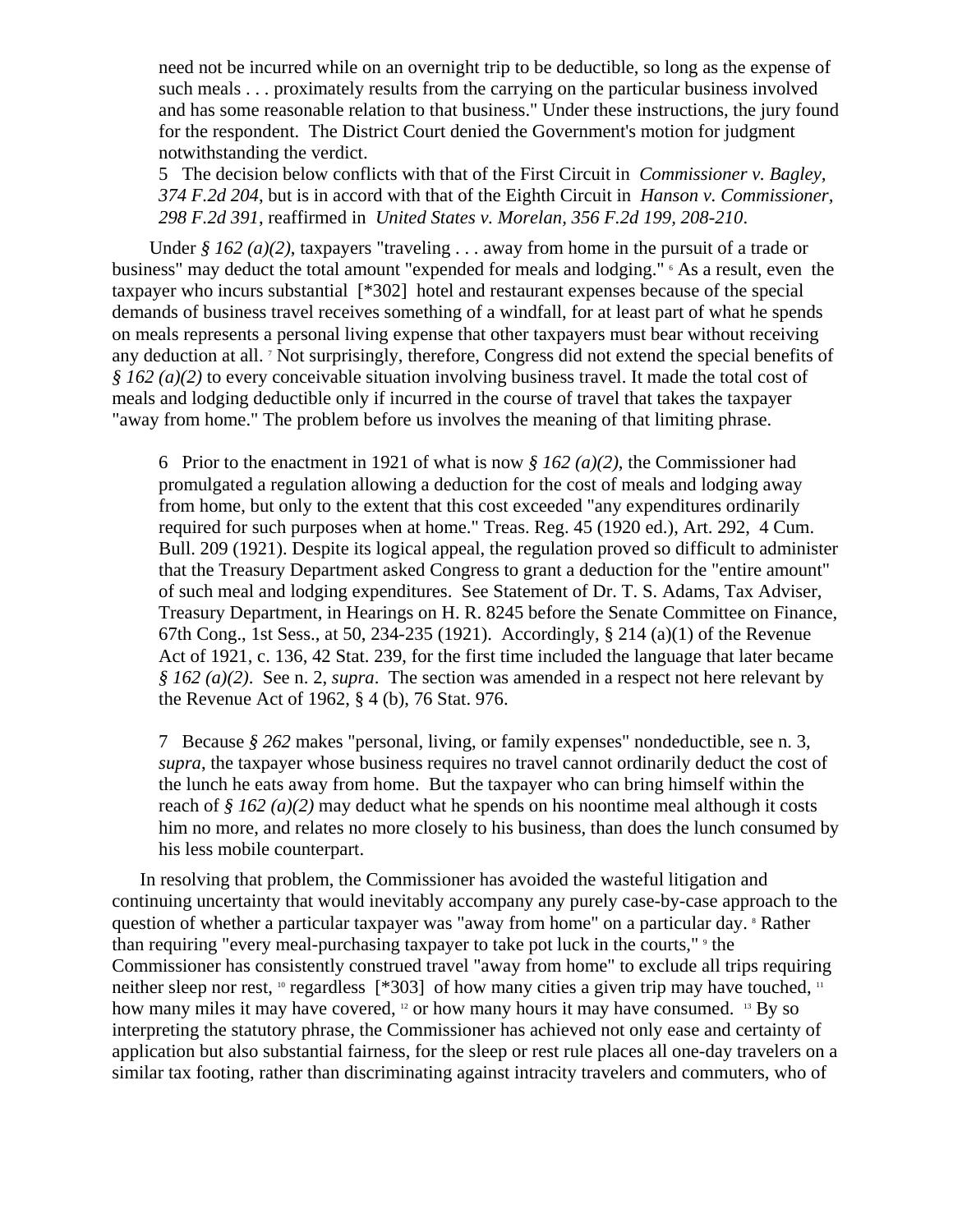course cannot deduct the cost of the meals they eat on the road. See *Commissioner v. Flowers, 326 U.S. 465*.

8 Such was the approach of the Tax Court in *Bagley v. Commissioner, 46 T. C. 176, 183*, vacated, *374 F.2d 204*; of the Eighth Circuit in *Hanson v. Commissioner, 298 F.2d 391, 397*; and evidently of the Sixth Circuit in this case, see *369 F.2d 87, 90*.

9 *Commissioner v. Bagley, 374 F.2d 204, 207*.

10 The Commissioner's interpretation, first expressed in a 1940 ruling, I. T. 3395, 1940-2 Cum. Bull. 64, was originally known as the overnight rule. See *Commissioner v. Bagley, supra, at 205*.

11 The respondent lived in Fountain City, Tennessee, some 45 miles from his employer's place of business in Morristown. His territory included restaurants in the cities of Madisonville, Engelwood, Etowah, Athens, Sweetwater, Lake City, Caryville, Jacksboro, La Follette, and Jellico, all in eastern Tennessee.

12 The respondent seldom traveled farther than 55 miles from his home, but he ordinarily drove a total of 150 to 175 miles daily.

13 The respondent's employer required him to be in his sales territory at the start of the business day. To do so, he had to leave Fountain City at about 5 a. m. He usually finished his daily schedule by 4 p. m., transmitted his orders to Morristown, and returned home by 5:30 p. m.

Any rule in this area must make some rather arbitrary distinctions, <sup>14</sup> but at least the sleep or rest rule avoids the obvious inequity of permitting the New Yorker who makes a quick trip to Washington and back, missing neither his breakfast nor his dinner at home, to deduct the cost of his lunch merely because he covers more miles [\*304] than the salesman who travels locally and must finance all his meals without the help of the Federal Treasury. 15 And the Commissioner's rule surely makes more sense than one which would allow the respondent in this case to deduct the cost of his breakfast and lunch simply because he spends a greater percentage of his time at the wheel than the commuter who eats breakfast on his way to work and lunch a block from his office.

14 The rules proposed by the respondent and by the two *amici curiae* filing briefs on his behalf are not exceptional in this regard. Thus, for example, the respondent suggests that *§ 162 (a)(2)* be construed to cover those taxpayers who travel outside their "own home town," or outside "the greater . . . metropolitan area" where they reside. One *amicus* stresses the number of "hours spent and miles traveled away from the taxpayer's principal post of duty," suggesting that some emphasis should also be placed upon the number of meals consumed by the taxpayer "outside the general area of his home." 15 See *Amoroso v. Commissioner, 193 F.2d 583*.

The Court of Appeals nonetheless found in the "plain language of the statute" an insuperable obstacle to the Commissioner's construction. *369 F.2d 87, 89*.We disagree. The language of the statute -- "meals and lodging . . . away from home" -- is obviously not self-defining. <sup>16</sup> And to the extent that the words chosen by Congress cut in either direction, they tend to support rather than defeat the Commissioner's position, for the statute speaks of "meals and lodging" as a unit, suggesting -- at least arguably -- that Congress contemplated a deduction for the cost of meals only where the travel in question involves lodging as well. 17 Ordinarily, at least, only the taxpayer who finds it necessary to stop for sleep or rest incurs significantly higher living expenses as a direct [\*305] result of his business travel, <sup>18</sup> and Congress might well have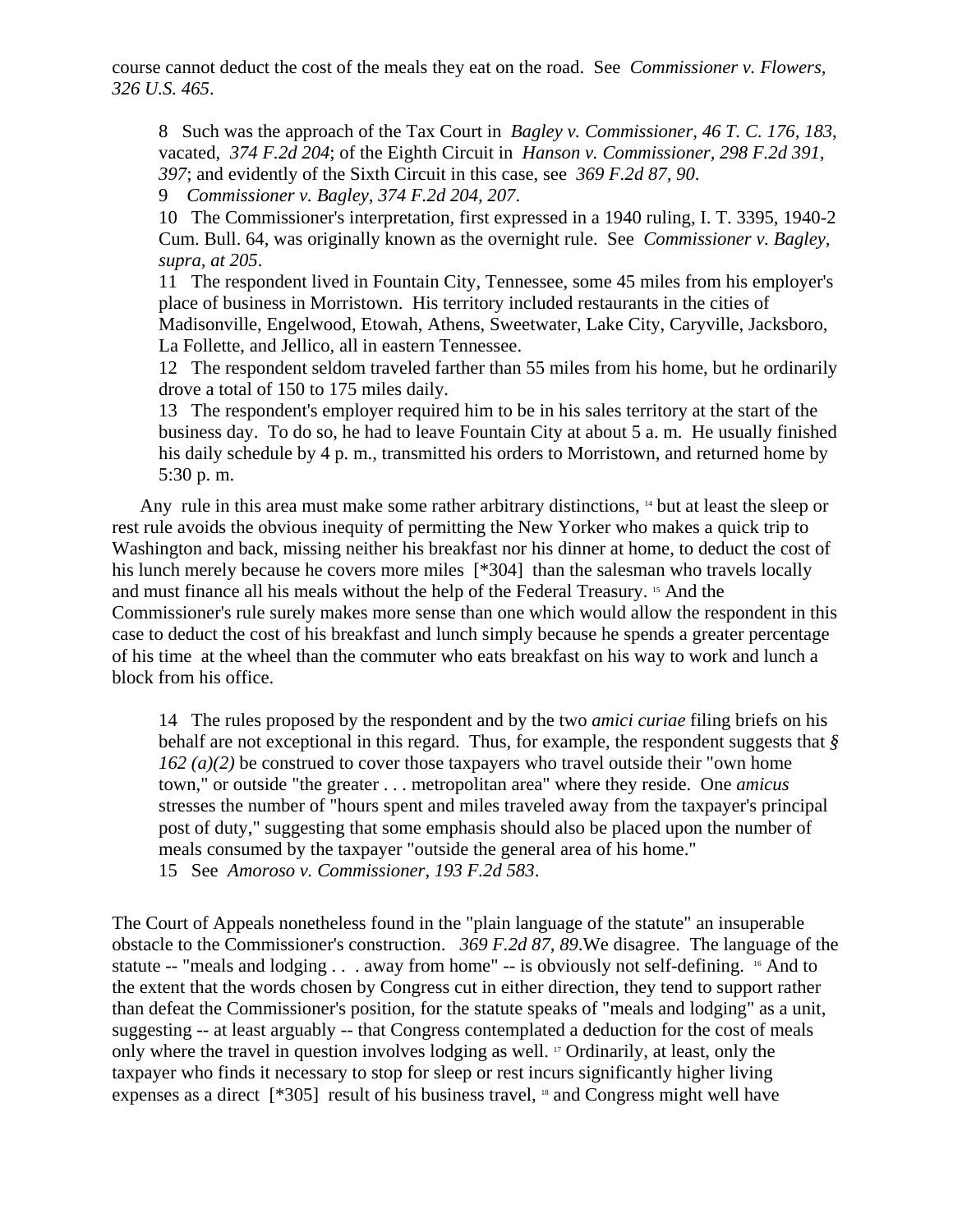thought that only taxpayers in that category should be permitted to deduct their living expenses while on the road. 19 In any event, Congress certainly recognized, when it promulgated *§ 162*   $(a)(2)$ , that the Commissioner had so understood its statutory predecessor. <sup>20</sup> This case thus comes within the settled principle that "Treasury regulations and interpretations long continued without substantial change, applying to unamended or substantially reenacted statutes, are deemed to have [\*306] received congressional approval and have the effect of law." *Helvering v. Winmill, 305 U.S. 79, 83*; *Fribourg Nav. Co*. v. *Commissioner, 383 U.S. 272, 283*.

16 The statute applies to the meal and lodging expenses of taxpayers "traveling . . . away from home." The very concept of "traveling" obviously requires a physical separation from one's house. To read the phrase "away from home" as broadly as a completely literal approach might permit would thus render the phrase completely redundant. But of course the words of the statute have never been so woodenly construed. The commuter, for example, has never been regarded as "away from home" within the meaning of *§ 162 (a)(2)* simply because he has traveled from his residence to his place of business. See *Commissioner v. Flowers, 326 U.S. 465, 473*. More than a dictionary is thus required to understand the provision here involved, and no appeal to the "plain language" of the section can obviate the need for further statutory construction. 17 See *Commissioner v. Bagley, 374 F.2d 204, 207, n. 10*.

18 The taxpayer must ordinarily "maintain a home for his family at his own expense even when he is absent on business," *Barnhill v. Commissioner, 148 F.2d 913, 917*, and if he is required to stop for sleep or rest, "continuing costs incurred at a permanent place of abode are duplicated." *James v. United States, 308 F.2d 204, 206*. The same taxpayer, however, is unlikely to incur substantially increased living expenses as a result of business travel, however far he may go, so long as he does not find it necessary to stop for lodging. One *amicus curiae* brief filed in this case asserts that "those who travel considerable distances such as [on] a one-day jet trip between New York and Chicago" spend more for "comparable meals [than] those who remain at their home base" and urges that all who travel "substantial distances" should therefore be permitted to deduct the entire cost of their meals. It may be that eating at a restaurant costs more than eating at home, but it cannot seriously be suggested that a taxpayer's bill at a restaurant mysteriously reflects the distance he has traveled to get there.

19 The court below thought that "in an era of supersonic travel, the time factor is hardly relevant to the question of whether or not . . . meal expenses are related to the taxpayer's business . . . ." *369 F.2d 87, 89-90*. But that completely misses the point. The benefits of *§ 162 (a)(2)* are limited to business travel "away from home," and *all* meal expenses incurred in the course of such travel are deductible, however unrelated they may be to the taxpayer's income-producing activity. To ask that the definition of "away from home" be responsive to the business necessity of the taxpayer's meals is to demand the impossible. 20 In considering the proposed 1954 Code, Congress heard a taxpayer plea for a change in the rule disallowing deductions for meal expenses on one-day trips. Hearings on General Revision of the Internal Revenue Code before the House Committee on Ways and Means, 83d Cong., 1st Sess., pt. 1, at 216-219 (1953); Hearings on H. R. 8300 before the Senate Committee on Finance, 83d Cong., 2d Sess., pt. 4, at 2396 (1954). No such change resulted.